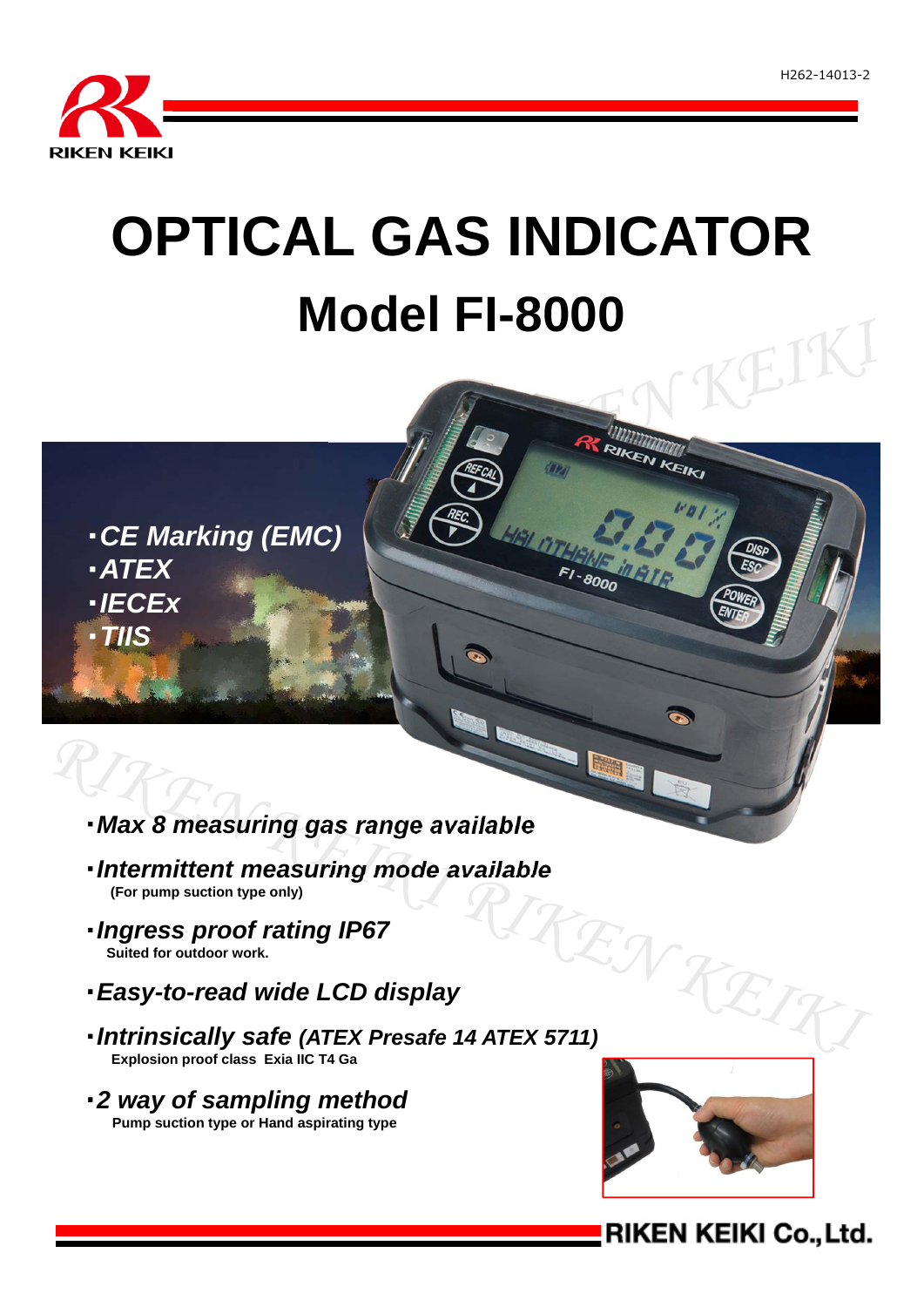

Riken gas indicator model 3 has been distributed to Japanese life as an valuable instrument and approved as a heritage of analytical and scientific instruments by JAIMA and JSIA.

### Model FI-8000

You can select the pump suction type or hand aspirating type, and measuring gas in accordance with the requirements.

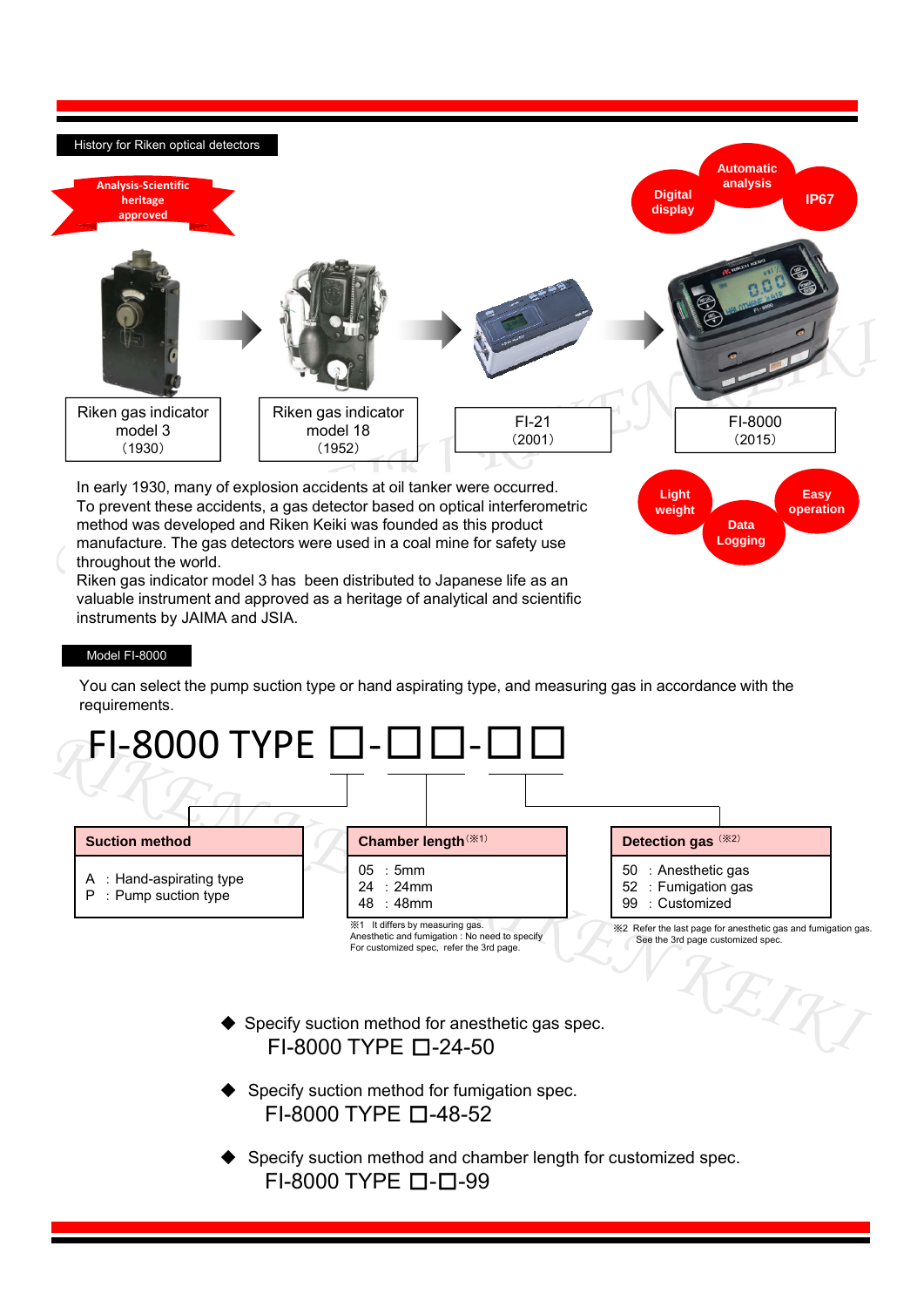## Measuring gas

1 set of FI-8000 can install maximum 8 kinds of measuring gas range under the same chamber length.

# Measuring gas list

## <Chamber length:5mm>

| <b>Detection gas</b>   | <b>Base</b><br>gas | Range                |
|------------------------|--------------------|----------------------|
| Methyl bromide         | Air                | $0 \sim$ 100 $vol\%$ |
| Sulfur<br>Hexafluoride | Air                | $0 - 100$ vol%       |
| Sulfur<br>Hexafluoride | Air                | 0∼99.9%up            |
| Sulfur<br>Hexafluoride | N <sub>2</sub>     | $0 \sim$ 100 $vol\%$ |
| Propane                | Air                | $0 - 100$ vol%       |
| Iso-butane             | Air                | $0 - 100$ vol%       |
| N-butane               | Air                | $0 - 100$ vol%       |
| Flon 22                | Air                | $0 - 100$ vol%       |
| Dimethyl Ether         | Air                | $0 \sim$ 100 $vol\%$ |
| Dimethyl Ether         | N2                 | $0 - 100$ vol%       |
| Xenon                  | Air                | $0 - 100$ vol%       |
| Ethylene               | Air                | $0 - 100$ vol%       |
| Chorine                | Air                | $0 - 100$ vol%       |
| Vinyl chloride         | N <sub>2</sub>     | $0 - 100$ vol%       |

| <b>Detection</b><br>gas | <b>Base</b><br>gas | <b>Detection</b><br>gas                                 |
|-------------------------|--------------------|---------------------------------------------------------|
| Propane                 | Air                | $0 \sim 101.3$ MJ/m <sup>3</sup><br>Gross $0^{\circ}$ C |
| <b>Butane</b>           | Air                | 0 $\sim$ 134.2 MJ/m <sup>3</sup><br>Gross $0^{\circ}$ C |
| Propane                 | Air                | 0 $\sim$ 93.15 MJ/m <sup>3</sup><br>Net 0°C             |
| <b>Butane</b>           | Air                | $0 \sim$ 123.7 MJ/m <sup>3</sup><br>Net 0°C             |

| ∠ יווסווועסו וסווענוו. ב <del>יו</del> וווווור |                    |                    |  |  |
|------------------------------------------------|--------------------|--------------------|--|--|
| <b>Detection gas</b>                           | <b>Base</b><br>gas | Range              |  |  |
| Halothane                                      | O <sub>2</sub>     | $0 \sim 6$ vol $%$ |  |  |
| Isoflurane                                     | O <sub>2</sub>     | $0 \sim 8$ vol $%$ |  |  |
| Sevoflurane                                    | O <sub>2</sub>     | $0 \sim 10$ vol%   |  |  |
| Desflurane                                     | O <sub>2</sub>     | $0 \sim$ 20vol%    |  |  |
| Halothane                                      | Air                | $0 \sim 6$ vol $%$ |  |  |
| Isoflurane                                     | Air                | $0 \sim 8$ vol $%$ |  |  |
| Sevoflurane                                    | Air                | $0 \sim 10$ vol%   |  |  |
| Desflurane                                     | Air                | $0 \sim$ 20vol%    |  |  |
| Enflurane                                      | O <sub>2</sub>     | $0 \sim 10$ vol%   |  |  |
| Enflurane                                      | Air                | $0 \sim 10$ vol%   |  |  |

| <b>Detection gas</b> | <b>Base</b><br>gas | <b>Detection</b><br>gas |
|----------------------|--------------------|-------------------------|
| Helium               | Air                | $0 \sim 100$ vol%       |
| Helium               | N2                 | $0 \sim 100$ vol%       |
| Helium               | Argon              | $0 \sim 100$ vol%       |
| Hydrogen             | Air                | $0 \sim 100$ vol%       |
| Hydrogen             | N <sub>2</sub>     | $0 \sim 100$ vol%       |
| Heavy Hydrogen       | Air                | $0 \sim 100$ vol%       |
| Heavy Hydrogen       | N <sub>2</sub>     | $0 \sim 100$ vol%       |
| Carbon dioxide       | Air                | $0 \sim 100$ vol%       |
| Carbon dioxide       | N <sub>2</sub>     | $0 \sim 100$ vol%       |
| Carbon dioxide       | Argon              | $0 \sim 100$ vol%       |
| Neon                 | Air                | $0 \sim 100$ vol%       |
| Methane              | Air                | $0 \sim 100$ vol%       |
| Methane              | N <sub>2</sub>     | $0 \sim 100$ vol%       |
| Nitrus Oxide         | Air                | $0 \sim 100$ vol%       |
| Ozone                | O <sub>2</sub>     | $0 \sim 100$ vol%       |

| <b>Detection gas</b> | <b>Base</b><br>qas | Range                                                 |
|----------------------|--------------------|-------------------------------------------------------|
| LNG or<br>LNG +LPG   |                    | $25 \sim 50$ MJ/m <sup>3</sup><br>Gross $0^{\circ}$ C |
| LNG or<br>LNG +LPG   |                    | $22 \sim 45$ MJ/m <sup>3</sup><br>Net $0^{\circ}$ C   |

## <Chamber length:24mm> <Chamber length:48mm>

| $0\nu$ 100%LEL<br>Toluene<br>Air<br>$0\nu$ 100%LEL<br><b>MEK</b><br>Air<br>$0\nu$ 100%LEL<br>Ethyl acetate<br>Air<br>$0\nu$ 100%LEL<br>Air<br>Xylene<br>$0\nu$ 100%LEL<br>Iso-proply alcohol<br>Air<br>$0\nu$ 100%LEL<br>M.E.K<br>Air<br>$0\nu$ 100%LEL<br>Methanol<br>Air<br>$0\nu$ 100%LEL<br>Propane<br>Air<br>$0\nu$ 100%LEL<br>Air<br>Iso-butane<br>0 $\sim$ 100%LEL<br>Air<br>$0\nu$ 100%LEL<br>Ethyl alcohol<br>Air<br>$0\nu$ 100%LEL<br>Air<br>Methane<br>$0$ ~100%LEL<br>Air<br>Hydrogen<br>$0$ ~100%LEL<br>Ethyl chloride<br>Air<br>0 $\sim$ 100%LEL<br>Air<br>Ethylene<br>$0\nu$ 100%LEL<br>Air<br>Styrene<br>$0\nu$ 100%LEL<br>Ammonia<br>Air<br>0 $\sim$ 100%LEL<br>Air<br>Tetrahydroflane<br>$0\nu$ 100%LEL<br>Air<br>Dioxolane<br>$0\nu$ 100%LEL<br>Methyl-isopropil-Keton<br>Air<br>$0\nu$ 100%LEL<br>Tetrafluoro-propane<br>Air<br>$0\nu$ 100%LEL<br>Butylacetate<br>Air<br><b>Base</b><br><b>Detection gas</b><br>Range<br>gas<br>$0 - 200$ g/m <sup>3</sup><br>Air<br>$0 \sim 200$ g/m $3$<br>Methyl lodide<br>Air<br>Sulfuryl Fluoride<br>$0\sim$ 200g/m <sup>3</sup><br>Air<br>$0 \sim 5$ vol%<br>Methyl Bromide<br>Air<br>$0 \sim 10$ vol%<br>Propylene oxide<br>Air<br>$0 \sim 50$ g/m <sup>3</sup><br>Phosphine<br>Air<br>$0 \sim 200$ g/m $3$<br>Air<br>Hydrogen Cyanide<br>Base<br><b>Detection gas</b><br>Range<br>gas<br>$0 \sim$ 100vol%<br>N2<br>Ammonia<br>$0 \sim$ 100vol%<br>N2<br>Oxygen | <b>Detection gas</b> | Base<br>gas | Range |  |  |
|----------------------------------------------------------------------------------------------------------------------------------------------------------------------------------------------------------------------------------------------------------------------------------------------------------------------------------------------------------------------------------------------------------------------------------------------------------------------------------------------------------------------------------------------------------------------------------------------------------------------------------------------------------------------------------------------------------------------------------------------------------------------------------------------------------------------------------------------------------------------------------------------------------------------------------------------------------------------------------------------------------------------------------------------------------------------------------------------------------------------------------------------------------------------------------------------------------------------------------------------------------------------------------------------------------------------------------------------------------------------------------------------------------------------------|----------------------|-------------|-------|--|--|
|                                                                                                                                                                                                                                                                                                                                                                                                                                                                                                                                                                                                                                                                                                                                                                                                                                                                                                                                                                                                                                                                                                                                                                                                                                                                                                                                                                                                                            |                      |             |       |  |  |
|                                                                                                                                                                                                                                                                                                                                                                                                                                                                                                                                                                                                                                                                                                                                                                                                                                                                                                                                                                                                                                                                                                                                                                                                                                                                                                                                                                                                                            |                      |             |       |  |  |
|                                                                                                                                                                                                                                                                                                                                                                                                                                                                                                                                                                                                                                                                                                                                                                                                                                                                                                                                                                                                                                                                                                                                                                                                                                                                                                                                                                                                                            |                      |             |       |  |  |
|                                                                                                                                                                                                                                                                                                                                                                                                                                                                                                                                                                                                                                                                                                                                                                                                                                                                                                                                                                                                                                                                                                                                                                                                                                                                                                                                                                                                                            |                      |             |       |  |  |
|                                                                                                                                                                                                                                                                                                                                                                                                                                                                                                                                                                                                                                                                                                                                                                                                                                                                                                                                                                                                                                                                                                                                                                                                                                                                                                                                                                                                                            |                      |             |       |  |  |
|                                                                                                                                                                                                                                                                                                                                                                                                                                                                                                                                                                                                                                                                                                                                                                                                                                                                                                                                                                                                                                                                                                                                                                                                                                                                                                                                                                                                                            |                      |             |       |  |  |
|                                                                                                                                                                                                                                                                                                                                                                                                                                                                                                                                                                                                                                                                                                                                                                                                                                                                                                                                                                                                                                                                                                                                                                                                                                                                                                                                                                                                                            |                      |             |       |  |  |
|                                                                                                                                                                                                                                                                                                                                                                                                                                                                                                                                                                                                                                                                                                                                                                                                                                                                                                                                                                                                                                                                                                                                                                                                                                                                                                                                                                                                                            |                      |             |       |  |  |
|                                                                                                                                                                                                                                                                                                                                                                                                                                                                                                                                                                                                                                                                                                                                                                                                                                                                                                                                                                                                                                                                                                                                                                                                                                                                                                                                                                                                                            |                      |             |       |  |  |
|                                                                                                                                                                                                                                                                                                                                                                                                                                                                                                                                                                                                                                                                                                                                                                                                                                                                                                                                                                                                                                                                                                                                                                                                                                                                                                                                                                                                                            | Acetone              |             |       |  |  |
|                                                                                                                                                                                                                                                                                                                                                                                                                                                                                                                                                                                                                                                                                                                                                                                                                                                                                                                                                                                                                                                                                                                                                                                                                                                                                                                                                                                                                            |                      |             |       |  |  |
|                                                                                                                                                                                                                                                                                                                                                                                                                                                                                                                                                                                                                                                                                                                                                                                                                                                                                                                                                                                                                                                                                                                                                                                                                                                                                                                                                                                                                            |                      |             |       |  |  |
|                                                                                                                                                                                                                                                                                                                                                                                                                                                                                                                                                                                                                                                                                                                                                                                                                                                                                                                                                                                                                                                                                                                                                                                                                                                                                                                                                                                                                            |                      |             |       |  |  |
|                                                                                                                                                                                                                                                                                                                                                                                                                                                                                                                                                                                                                                                                                                                                                                                                                                                                                                                                                                                                                                                                                                                                                                                                                                                                                                                                                                                                                            |                      |             |       |  |  |
|                                                                                                                                                                                                                                                                                                                                                                                                                                                                                                                                                                                                                                                                                                                                                                                                                                                                                                                                                                                                                                                                                                                                                                                                                                                                                                                                                                                                                            |                      |             |       |  |  |
|                                                                                                                                                                                                                                                                                                                                                                                                                                                                                                                                                                                                                                                                                                                                                                                                                                                                                                                                                                                                                                                                                                                                                                                                                                                                                                                                                                                                                            |                      |             |       |  |  |
|                                                                                                                                                                                                                                                                                                                                                                                                                                                                                                                                                                                                                                                                                                                                                                                                                                                                                                                                                                                                                                                                                                                                                                                                                                                                                                                                                                                                                            |                      |             |       |  |  |
|                                                                                                                                                                                                                                                                                                                                                                                                                                                                                                                                                                                                                                                                                                                                                                                                                                                                                                                                                                                                                                                                                                                                                                                                                                                                                                                                                                                                                            |                      |             |       |  |  |
|                                                                                                                                                                                                                                                                                                                                                                                                                                                                                                                                                                                                                                                                                                                                                                                                                                                                                                                                                                                                                                                                                                                                                                                                                                                                                                                                                                                                                            |                      |             |       |  |  |
|                                                                                                                                                                                                                                                                                                                                                                                                                                                                                                                                                                                                                                                                                                                                                                                                                                                                                                                                                                                                                                                                                                                                                                                                                                                                                                                                                                                                                            |                      |             |       |  |  |
|                                                                                                                                                                                                                                                                                                                                                                                                                                                                                                                                                                                                                                                                                                                                                                                                                                                                                                                                                                                                                                                                                                                                                                                                                                                                                                                                                                                                                            |                      |             |       |  |  |
|                                                                                                                                                                                                                                                                                                                                                                                                                                                                                                                                                                                                                                                                                                                                                                                                                                                                                                                                                                                                                                                                                                                                                                                                                                                                                                                                                                                                                            |                      |             |       |  |  |
|                                                                                                                                                                                                                                                                                                                                                                                                                                                                                                                                                                                                                                                                                                                                                                                                                                                                                                                                                                                                                                                                                                                                                                                                                                                                                                                                                                                                                            |                      |             |       |  |  |
|                                                                                                                                                                                                                                                                                                                                                                                                                                                                                                                                                                                                                                                                                                                                                                                                                                                                                                                                                                                                                                                                                                                                                                                                                                                                                                                                                                                                                            | Methyl Bromide       |             |       |  |  |
|                                                                                                                                                                                                                                                                                                                                                                                                                                                                                                                                                                                                                                                                                                                                                                                                                                                                                                                                                                                                                                                                                                                                                                                                                                                                                                                                                                                                                            |                      |             |       |  |  |
|                                                                                                                                                                                                                                                                                                                                                                                                                                                                                                                                                                                                                                                                                                                                                                                                                                                                                                                                                                                                                                                                                                                                                                                                                                                                                                                                                                                                                            |                      |             |       |  |  |
|                                                                                                                                                                                                                                                                                                                                                                                                                                                                                                                                                                                                                                                                                                                                                                                                                                                                                                                                                                                                                                                                                                                                                                                                                                                                                                                                                                                                                            |                      |             |       |  |  |
|                                                                                                                                                                                                                                                                                                                                                                                                                                                                                                                                                                                                                                                                                                                                                                                                                                                                                                                                                                                                                                                                                                                                                                                                                                                                                                                                                                                                                            |                      |             |       |  |  |
|                                                                                                                                                                                                                                                                                                                                                                                                                                                                                                                                                                                                                                                                                                                                                                                                                                                                                                                                                                                                                                                                                                                                                                                                                                                                                                                                                                                                                            |                      |             |       |  |  |
|                                                                                                                                                                                                                                                                                                                                                                                                                                                                                                                                                                                                                                                                                                                                                                                                                                                                                                                                                                                                                                                                                                                                                                                                                                                                                                                                                                                                                            |                      |             |       |  |  |
|                                                                                                                                                                                                                                                                                                                                                                                                                                                                                                                                                                                                                                                                                                                                                                                                                                                                                                                                                                                                                                                                                                                                                                                                                                                                                                                                                                                                                            |                      |             |       |  |  |
|                                                                                                                                                                                                                                                                                                                                                                                                                                                                                                                                                                                                                                                                                                                                                                                                                                                                                                                                                                                                                                                                                                                                                                                                                                                                                                                                                                                                                            |                      |             |       |  |  |
|                                                                                                                                                                                                                                                                                                                                                                                                                                                                                                                                                                                                                                                                                                                                                                                                                                                                                                                                                                                                                                                                                                                                                                                                                                                                                                                                                                                                                            |                      |             |       |  |  |

Detection gas for anaestheic



Detection gas for fumigation